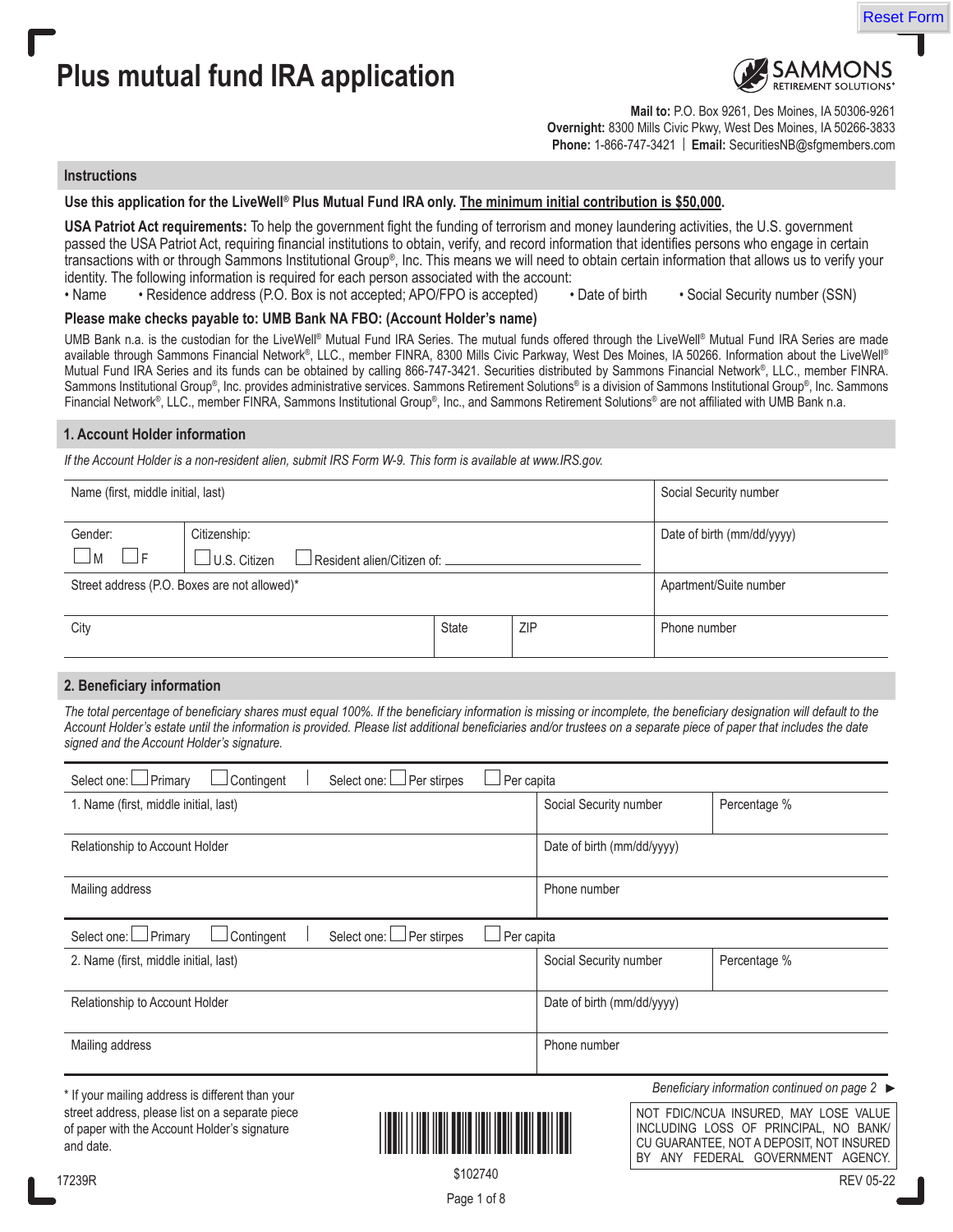| 2. Beneficiary information (continued)                                                                     |                  |                            |                         |
|------------------------------------------------------------------------------------------------------------|------------------|----------------------------|-------------------------|
| Select one: Primary<br>$\Box$ Contingent<br>Select one: Per stirpes                                        | Per capita       |                            |                         |
| 3. Name (first, middle initial, last)                                                                      |                  | Social Security number     | Percentage %            |
| Relationship to Account Holder                                                                             |                  | Date of birth (mm/dd/yyyy) |                         |
| Mailing address                                                                                            |                  | Phone number               |                         |
| Select one: Primary<br>Contingent<br>Select one: Der stirpes                                               | Per capita       |                            |                         |
| 4. Name (first, middle initial, last)                                                                      |                  | Social Security number     | Percentage %            |
| Relationship to Account Holder                                                                             |                  | Date of birth (mm/dd/yyyy) |                         |
| Mailing address                                                                                            |                  | Phone number               |                         |
| Select one: DPrimary<br>Contingent<br>Select one: I Trust                                                  |                  |                            |                         |
| 5. Full trust name                                                                                         |                  | Tax Identification number  | Percentage %            |
| Trustee name (first, middle initial, last)                                                                 |                  | Trustee phone number       | Trust date (mm/dd/yyyy) |
| Trustee mailing address                                                                                    |                  | Trustee email address      |                         |
| 3. Qualified plan type                                                                                     |                  |                            |                         |
| Traditional IRA<br>$\Box$ Roth IRA*<br>SEP IRA**                                                           |                  |                            |                         |
|                                                                                                            |                  |                            |                         |
|                                                                                                            |                  |                            |                         |
|                                                                                                            |                  |                            |                         |
| 4. Initial contribution                                                                                    |                  |                            |                         |
| Minimum initial contribution is \$50,000. MAKE CHECKS PAYABLE TO: UMB Bank NA FBO: (Account Holder's name) |                  |                            |                         |
|                                                                                                            | $\Box$ Transfer* |                            |                         |
| * If you checked rollover or transfer, please name the Trustee/Custodian/Insurance carrier below.          |                  |                            |                         |
|                                                                                                            |                  |                            |                         |
|                                                                                                            |                  |                            |                         |
|                                                                                                            |                  |                            |                         |
| 5. Dollar cost averaging                                                                                   |                  |                            |                         |

**CHECK HERE to elect dollar cost averaging.** If you elect dollar cost averaging, please submit the dollar cost averaging form with this application.



Page 2 of 8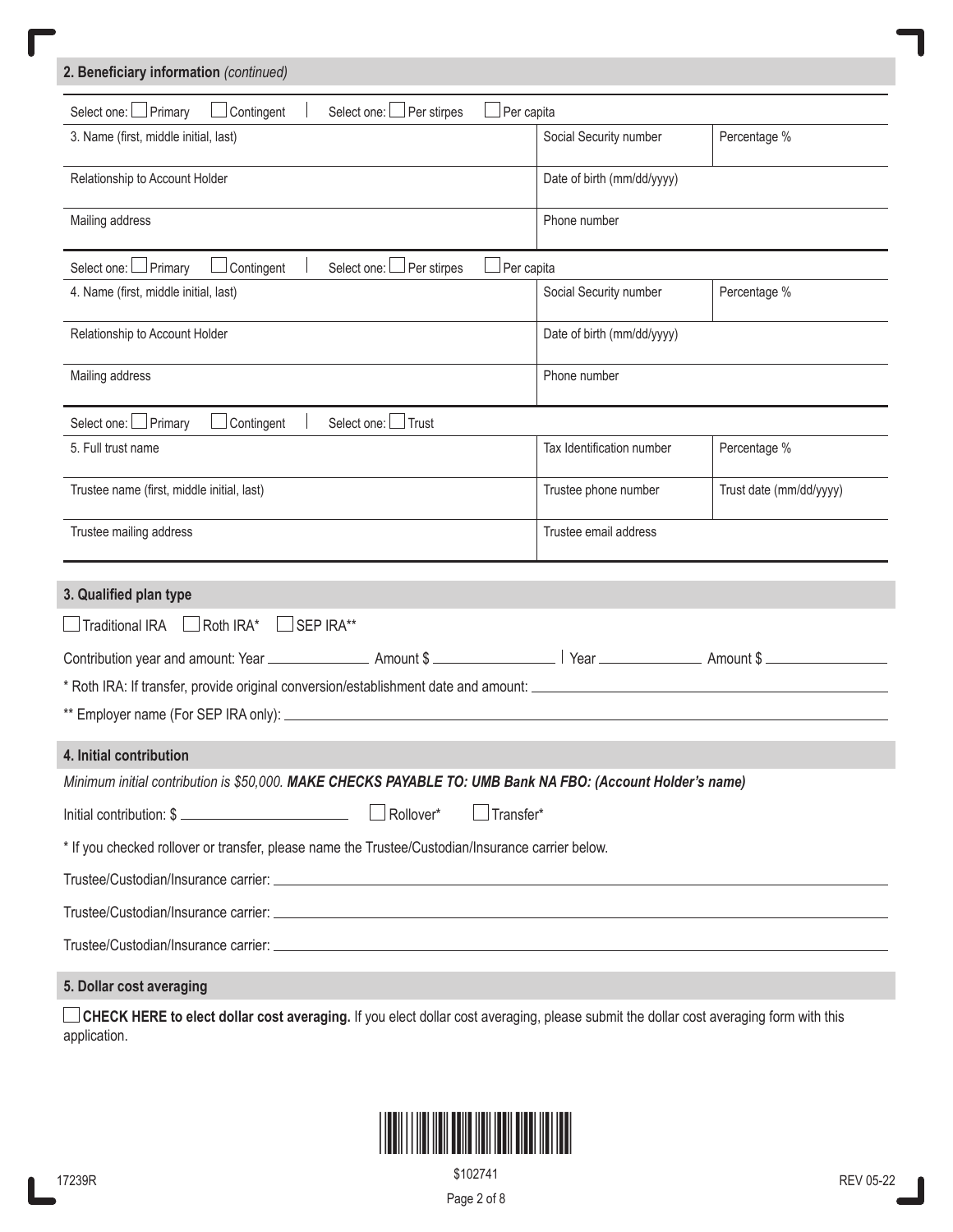## **6. Automatic portfolio rebalancing**

*This is optional and may not be used with dollar cost averaging.*

**CHECK HERE to elect automatic portfolio rebalancing.** The account value will rebalance to the portfolios selected in the initial account allocations section of this application. Rebalancing will occur on the account anniversary of the month according to the elected frequency, provided that is a business day. If you elect automatic portfolio rebalancing but do not indicate a frequency below, automatic portfolio rebalancing will default to quarterly.

| <b>Annually</b><br><b>Semi-annually</b><br><b>Quarterly</b><br>Frequency: |
|---------------------------------------------------------------------------|
|---------------------------------------------------------------------------|

Please consult the sales materials provided at account opening for details regarding this feature as well as restrictions, minimum or maximum limitations, fees, and other applicable information. Automatic portfolio rebalancing cannot be elected if you participate in dollar cost averaging.

# **7. Initial account allocations**

*Please designate your allocations in whole percentages only. No matter which funds are chosen, the total allocations must equal 100%, or the application will not be considered in good order.*

## **LiveWell® Models**

| Accumulation      | Percent | Income      |                    | Percent       |
|-------------------|---------|-------------|--------------------|---------------|
| Conservative      | %       | High Income |                    | $\%$          |
| Moderate          | $\%$    |             | Diversified Income | $\%$          |
| Moderate Growth   | %       |             |                    |               |
| Growth            | $\%$    |             |                    | POWERED<br>BY |
| Aggressive Growth | $\%$    |             |                    |               |

*The model portfolios will not automatically rebalance unless automatic portfolio rebalancing is elected.* 

| <b>Ticker</b> | Fund name                           | Percent       |
|---------------|-------------------------------------|---------------|
|               | Large Value                         |               |
| <b>AVURX</b>  | American Century Value R            | $\%$          |
| <b>MDDVX</b>  | <b>BlackRock Equity Dividend A</b>  | $\frac{0}{0}$ |
| <b>RSOOX</b>  | Columbia Dividend Opportunity R     | $\%$          |
| <b>SLVRX</b>  | Columbia Select Large-Cap Value R   | $\frac{0}{0}$ |
| <b>LAVRX</b>  | Lord Abbett Fundamental Equity R3   | $\%$          |
| <b>PQIRX</b>  | Pioneer Equity Income R             | $\%$          |
| <b>PEIOX</b>  | Principal Equity Income R3          | $\frac{0}{0}$ |
|               | Large Blend                         |               |
| <b>AICFX</b>  | American Funds Invmt Co of Amer F1  | $\%$          |
| <b>WSHFX</b>  | American Funds Washington Mutual F1 | $\%$          |
| <b>LMMRX</b>  | ClearBridge Dividend Strategy R     | $\%$          |
| <b>CCCRX</b>  | Columbia Contrarian Core R          | $\frac{0}{0}$ |
| <b>FRDRX</b>  | Franklin Rising Dividends R         | $\%$          |
| <b>VADRX</b>  | Invesco Equally-Weighted S&P 500 R  | $\frac{0}{0}$ |
| <b>OMGNX</b>  | <b>Invesco Main Street R</b>        | $\%$          |
| <b>MFVNX</b>  | MassMutual Select Equity Opports R3 | $\frac{0}{0}$ |
| <b>MMINX</b>  | MM S&P 500 <sup>®</sup> Index R3    | $\%$          |
| <b>PSPRX</b>  | PIMCO StocksPLUS R                  | $\%$          |
| <b>PCAOX</b>  | Principal Capital Appreciation R3   | $\%$          |

# **Risk-based allocation funds**

| <b>Ticker</b> | Fund name                                      | Percent       |
|---------------|------------------------------------------------|---------------|
| <b>FTTNX</b>  | Fidelity Advisor Asset Manager 30% M           | $\frac{0}{0}$ |
| <b>FFTMX</b>  | Fidelity Advisor Asset Manager 50% M           | $\frac{0}{0}$ |
| <b>FTASX</b>  | Fidelity Advisor Asset Manager 70% M           | $\frac{0}{0}$ |
| <b>FEYTX</b>  | Fidelity Advisor Asset Manager 85% M           | $\%$          |
|               | <b>Target date allocation funds</b>            |               |
| <b>Ticker</b> | Fund name                                      | Percent       |
| <b>ARCRX</b>  | American Century One Choice 2030 R             | $\%$          |
| <b>ARDRX</b>  | American Century One Choice 2040 R             | $\frac{0}{0}$ |
| <b>ARFWX</b>  | American Century One Choice 2050 R             | $\frac{0}{0}$ |
| <b>ARGRX</b>  | American Century One Choice 2060 R             | $\frac{0}{0}$ |
| <b>ARSRX</b>  | American Century One Choice in Retirement R    | $\frac{0}{0}$ |
|               |                                                |               |
| <b>Ticker</b> | Fund name                                      | Percent       |
|               | Large Growth                                   |               |
| <b>ACARX</b>  | Alger Capital Appreciation Instl R             | $\frac{0}{0}$ |
| <b>ADRRX</b>  | American Century Disciplined Growth R          | $\%$          |
| <b>AULRX</b>  | American Century Ultra R                       | $\frac{0}{0}$ |
| <b>GFAFX</b>  | American Funds Growth Fund of Amer F1          | $\frac{0}{0}$ |
| <b>LMPLX</b>  | ClearBridge Large Cap Growth R                 | $\%$          |
| <b>FAGOX</b>  | <b>Fidelity Advisor Growth Opportunities M</b> | $\frac{0}{0}$ |
| <b>FNITX</b>  | <b>Fidelity Advisor New Insights M</b>         | $\frac{0}{0}$ |
| <b>FDNRX</b>  | Franklin DynaTech R                            | $\%$          |
| <b>LGLRX</b>  | Lord Abbett Growth Leaders R3                  | $\frac{0}{0}$ |
| <b>MBCNX</b>  | MassMutual Blue Chip Growth R3                 | $\frac{0}{0}$ |
| <b>PFGRX</b>  | Pioneer Fundamental Growth R                   | $\%$          |
| <b>PGBEX</b>  | Principal Blue Chip Fund R3                    | $\frac{0}{0}$ |
| <b>RRBGX</b>  | T. Rowe Price Blue Chip Growth R               | $\frac{0}{0}$ |
| <b>RRGSX</b>  | T. Rowe Price Growth Stock R                   | $\%$          |



*Continued on page 4* 

Page 3 of 8 \$102742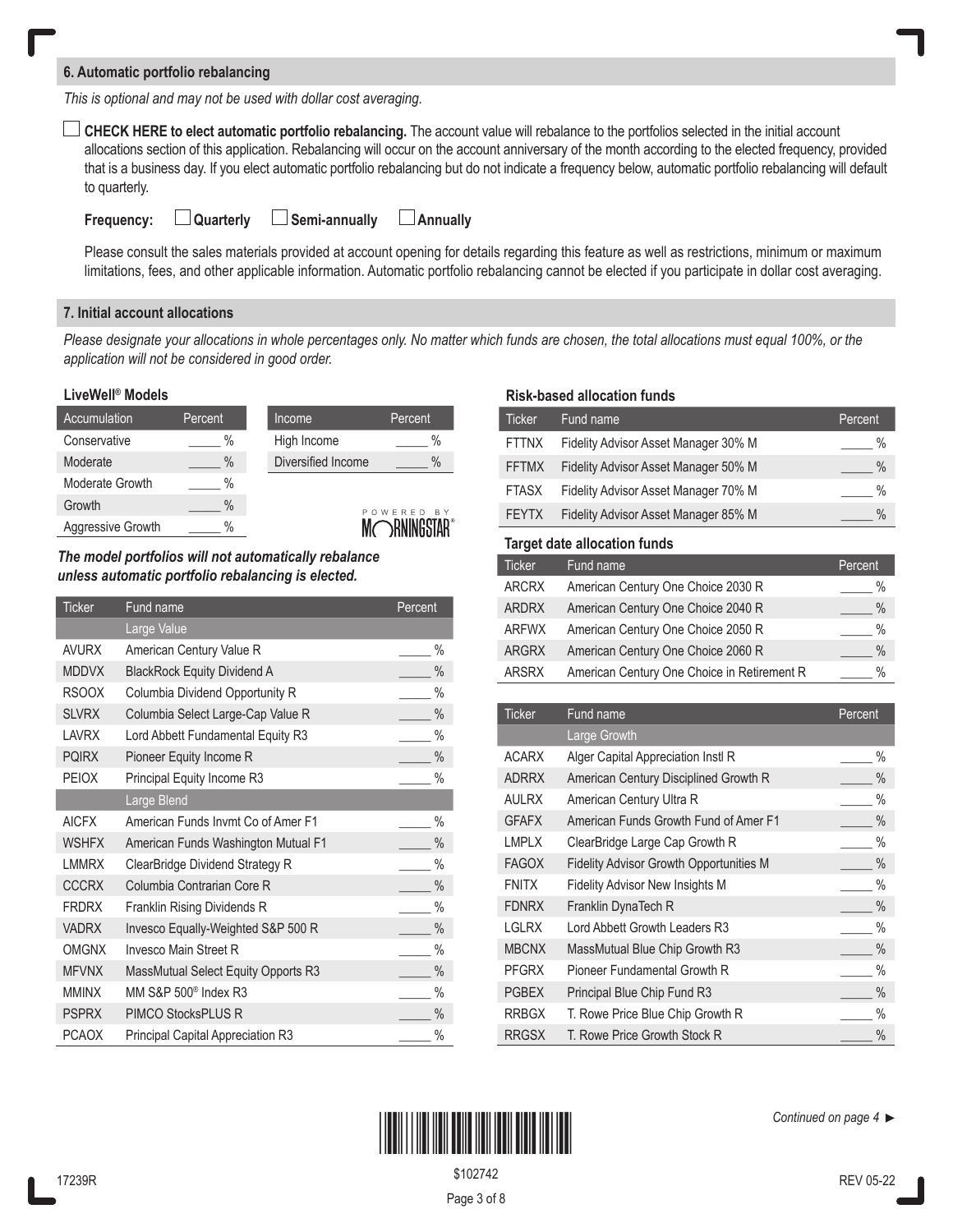# **7. Initial account allocations** *(continued)*

*Please designate your allocations in whole percentages only. No matter which funds are chosen, the total allocations must equal 100%, or the application will not be considered in good order.*

| Ticker       | Fund name                                  | Percent       |
|--------------|--------------------------------------------|---------------|
|              | <b>Mid Value</b>                           |               |
| AMVRX        | American Century Mid Cap Value R           | $\%$          |
| <b>JDPRX</b> | Janus Henderson Mid Cap Value R            | $\%$          |
| <b>IIVAX</b> | Transamerica Small/Mid Cap Value A         | $\%$          |
|              | Mid Blend                                  |               |
| LMREX        | ClearBridge Mid Cap R                      | $\frac{0}{0}$ |
| <b>MDKTX</b> | MM S&P® Mid Cap Index R3                   | $\frac{0}{0}$ |
|              | <b>Mid Growth</b>                          |               |
| <b>ERSMX</b> | Eaton Vance Atlanta Capital SMID-Cap R     | %             |
| <b>KAUFX</b> | Federated Hermes Kaufmann R                | $\%$          |
| <b>FITIX</b> | Fidelity Advisor Mid Cap II M              | $\%$          |
| <b>OEGNX</b> | Invesco Discovery Mid Cap Growth R         | $\%$          |
| JDMRX        | Janus Henderson Enterprise R               | $\%$          |
| <b>PFPPX</b> | Principal MidCap Growth R3                 | $\%$          |
|              | <b>Small Value</b>                         |               |
| <b>FCVTX</b> | Fidelity Advisor Small Cap Value M         | $\%$          |
| <b>JDSRX</b> | Janus Henderson Small Cap Value R          | $\%$          |
| <b>ROFRX</b> | Royce Opportunity R                        | $\%$          |
|              | <b>Small Blend</b>                         |               |
| OSCNX        | Invesco Main Street Small Cap R            | $\%$          |
| <b>SMERX</b> | Invesco Small Cap Equity R                 | $\%$          |
|              | <b>Small Growth</b>                        |               |
| LMPOX        | ClearBridge Small Cap Growth R             | $\frac{0}{0}$ |
| <b>JGMRX</b> | Janus Henderson Triton R                   | $\%$          |
| <b>PSBMX</b> | Principal SmallCap R3                      | $\frac{0}{0}$ |
|              | International Large                        |               |
| AEGFX        | American Funds Europacific Growth F1       | $\%$          |
| <b>LMGRX</b> | ClearBridge International Growth R         | $\frac{0}{0}$ |
| <b>FIATX</b> | Fidelity Advisor Intl Capital App M        | $\%$          |
| <b>OIDNX</b> | <b>Invesco International Diversified R</b> | $\%$          |
| <b>QIVNX</b> | Invesco International Equity R             | $\%$          |
| <b>OIGNX</b> | Invesco Oppenheimer International Growth R | $\%$          |
| <b>JDIRX</b> | Janus Henderson Overseas R                 | $\%$          |
| <b>PINRX</b> | Principal Diversified International R3     | $\%$          |
| <b>RRIGX</b> | T. Rowe Price International Value Equity R | $\%$          |
| <b>TEFRX</b> | Templeton Foreign R                        | $\%$          |
| <b>TRWAX</b> | Transamerica International Equity A        | $\%$          |

| Ticker       | Fund name                                     | Percent       |
|--------------|-----------------------------------------------|---------------|
|              | <b>International Small</b>                    |               |
| <b>WPVAX</b> | abrdn International Small Cap R               | $\frac{0}{0}$ |
| <b>FTISX</b> | Fidelity Advisor Intl Small Cap M             | $\frac{0}{0}$ |
| <b>OSMNX</b> | Invesco International Small-Mid Company R     | $\%$          |
|              | <b>Emerging Markets</b>                       |               |
| GOPRX        | abrdn China A Share Equity Fund R             | $\frac{0}{0}$ |
| <b>GEMRX</b> | abrdn Emerging Markets R                      | $\frac{0}{0}$ |
| <b>AEMRX</b> | American Century Emerging Markets R           | $\%$          |
| <b>CEMRX</b> | Columbia Emerging Markets R                   | $\frac{0}{0}$ |
| <b>TDMRX</b> | Templeton Developing Markets R                | $\frac{0}{0}$ |
|              | <b>World Stock</b>                            |               |
| <b>NPFFX</b> | American Funds New Perspective F1             | $\frac{0}{0}$ |
| <b>MDGCX</b> | BlackRock Advantage Global A                  | $\frac{0}{0}$ |
| <b>FEATX</b> | Fidelity Advisor <sup>®</sup> Emerging Asia M | $\%$          |
| <b>FMURX</b> | Franklin Mutual European R                    | $\frac{0}{0}$ |
| <b>OGLNX</b> | Invesco Global R                              | $\frac{0}{0}$ |
| <b>GLVNX</b> | <b>Invesco Global Focus R</b>                 | $\frac{0}{0}$ |
| <b>OGINX</b> | Invesco Global Opportunities R                | $\frac{0}{0}$ |
| <b>JDWRX</b> | Janus Henderson Global Research R             | $\frac{0}{0}$ |
|              | <b>Commodities/Precious Metals</b>            |               |
| <b>BRCRX</b> | Invesco Balanced-Risk Commodity Strat R       | $\%$          |
| <b>OGMNX</b> | Invesco Gold & Special Minerals R             | $\%$          |
| <b>PCSRX</b> | PIMCO Commodity Real Return Strategy R        | $\frac{0}{0}$ |
|              | Communications                                |               |
| FTUTX        | Fidelity Advisor Telecommunications M         | $\%$          |
|              | Energy                                        |               |
| <b>SPMWX</b> | Invesco SteelPath MLP Select 40 R             | $\frac{0}{0}$ |
|              | <b>Natural Resources</b>                      |               |
| <b>FMFTX</b> | <b>Fidelity Advisor Materials M</b>           | $\%$          |
|              | Financial                                     |               |
| FAFSX        | <b>Fidelity Advisor Financial Services M</b>  | %             |



\$102743

Page 4 of 8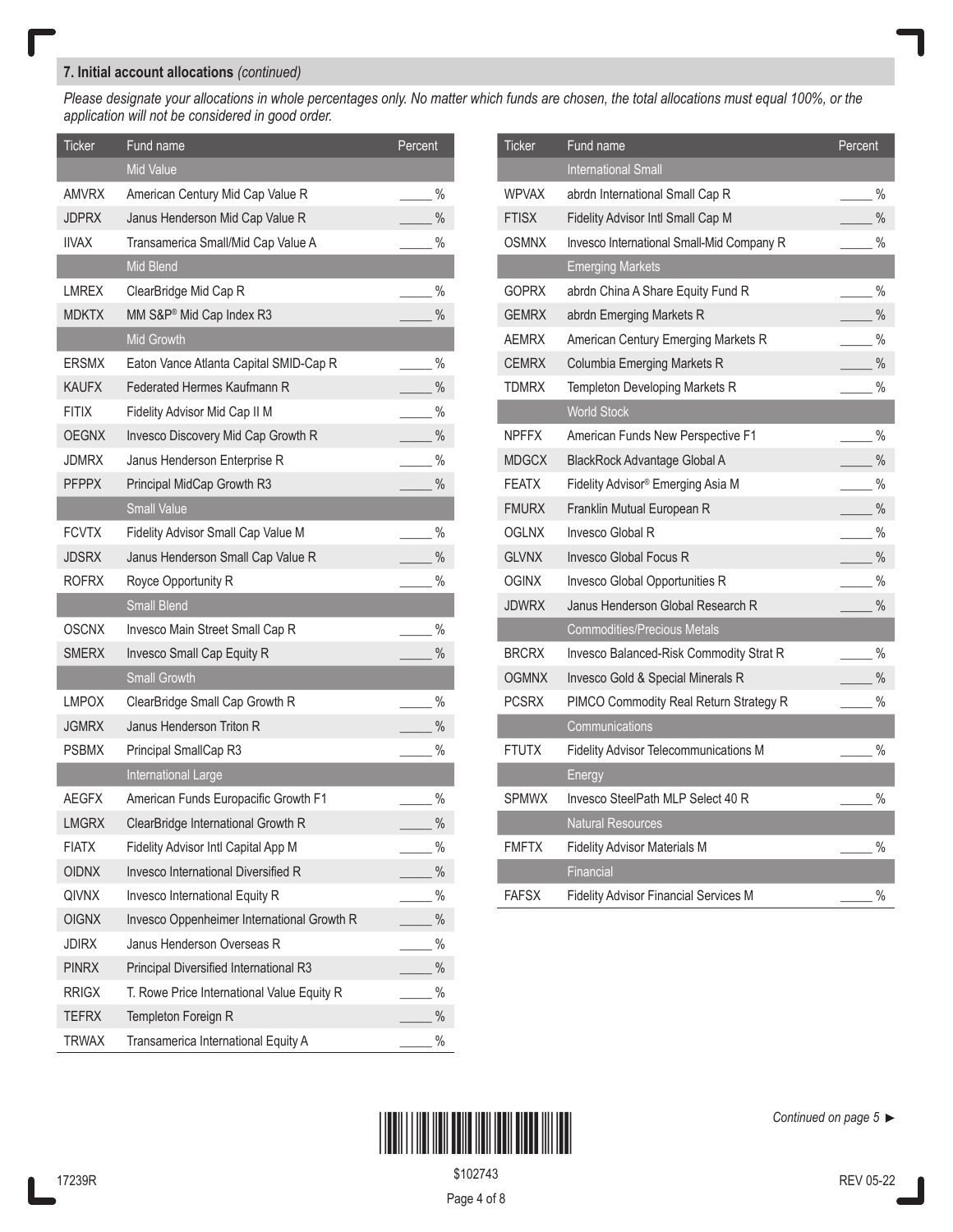# **7. Initial account allocations** *(continued)*

*Please designate your allocations in whole percentages only. No matter which funds are chosen, the total allocations must equal 100%, or the application will not be considered in good order.*

| <b>Ticker</b> | Fund name                                           | Percent       |
|---------------|-----------------------------------------------------|---------------|
|               | <b>Health</b>                                       |               |
| <b>ERHSX</b>  | Eaton Vance Worldwide Health Science R              | $\%$          |
| <b>FBTTX</b>  | Fidelity Advisor Biotechnology M                    | $\%$          |
|               | <b>Industrials</b>                                  |               |
| <b>FCLTX</b>  | Fidelity Advisor Industrials M                      | $\%$          |
|               | <b>Real Estate</b>                                  |               |
| ARYWX         | American Century Global Real Estate R               | $\%$          |
| <b>RRRSX</b>  | <b>DWS RREEF Real Estate Securities R</b>           | $\%$          |
| FHETX         | <b>Fidelity Advisor Real Estate M</b>               | $\%$          |
| <b>PGRKX</b>  | Principal Global Real Estate Securities R3          | $\%$          |
| <b>PRERX</b>  | Principal Real Estate Securities R3                 | $\%$          |
|               | Technology                                          |               |
| <b>SGTRX</b>  | Columbia Seligman Global Technology R               | $\%$          |
| <b>FATEX</b>  | <b>Fidelity Advisor Technology M</b>                | $\frac{0}{0}$ |
|               | <b>Utilities</b>                                    |               |
| <b>FRURX</b>  | <b>Franklin Utilities R</b>                         | $\%$          |
|               | <b>Balanced</b>                                     |               |
| <b>CBURX</b>  | Columbia Income Builder R                           | %             |
| <b>ERIFX</b>  | Eaton Vance Balanced R                              | $\%$          |
| FTSDX         | Fidelity Advisor Strategic Div & Inc M              | $\%$          |
| <b>FISRX</b>  | Franklin Income R                                   | $\%$          |
| <b>JDBRX</b>  | Janus Henderson Balanced R                          | $\%$          |
| <b>LIXRX</b>  | Lord Abbett Multi-Asset Income R3                   | $\%$          |
| <b>IBALX</b>  | Transamerica Multi-Managed Balanced A               | $\%$          |
|               | Socially Responsible                                |               |
| AFDRX         | American Century Sustainable Equity R               | $\%$          |
| <b>GIRRX</b>  | abrdn Emerging Markets Sustainable Leaders R        | $\%$          |
| <b>GLSRX</b>  | abrdn US Sustainable Leaders Smaller<br>Companies R | $\%$          |
| <b>CSIFX</b>  | Calvert Balanced A                                  | $\%$          |
| <b>CCAFX</b>  | Calvert Mid-Cap A                                   | $\%$          |
| <b>DESRX</b>  | DWS ESG Core Equity R                               | $\%$          |
| <b>CBPRX</b>  | Pioneer Balanced ESG R                              | $\%$          |
| <b>PIORX</b>  | Pioneer R                                           | $\%$          |

| <b>Ticker</b> | Fund name                                                         | Percent       |
|---------------|-------------------------------------------------------------------|---------------|
|               | <b>Tactical</b>                                                   |               |
| <b>PATRX</b>  | PIMCO All Asset R                                                 | $\frac{0}{0}$ |
| <b>PNARX</b>  | Principal Spectrum Preferred and Cap Sec<br>Income R <sub>3</sub> | $\frac{0}{0}$ |
|               | <b>World Allocation</b>                                           |               |
| <b>MDLOX</b>  | <b>BlackRock Global Allocation A</b>                              | $\frac{0}{0}$ |
| <b>FMOSX</b>  | <b>Franklin Mutual Quest R</b>                                    | $\frac{0}{0}$ |
|               | <b>Bank Loan</b>                                                  |               |
| <b>LRRRX</b>  | Lord Abbett Floating Rate R3                                      | $\%$          |
|               | Convertible Bond                                                  |               |
| <b>LCFRX</b>  | Lord Abbett Convertible R3                                        | $\frac{0}{0}$ |
|               | <b>Emerging Markets Bond</b>                                      |               |
| <b>CMBRX</b>  | Columbia Emerging Markets Bond R                                  | $\frac{0}{0}$ |
|               | <b>Government Bond</b>                                            |               |
| <b>AGMWX</b>  | American Century Ginnie Mae R                                     | $\frac{0}{0}$ |
| <b>ERGOX</b>  | Eaton Vance Government Opportunities R                            | $\frac{0}{0}$ |
|               | <b>High Yield Bond</b>                                            |               |
| <b>CHBRX</b>  | Columbia High Yield Bond R                                        | $\frac{0}{0}$ |
| <b>KHYRX</b>  | DWS High Income R                                                 | $\frac{0}{0}$ |
| I HYRX        | Lord Abbett High Yield R3                                         | $\frac{0}{0}$ |
| <b>PHYRX</b>  | PIMCO High Yield R                                                | $\frac{0}{0}$ |
|               | <b>Inflation Protection</b>                                       |               |
| <b>AIARX</b>  | American Century Inflation-Adjusted Bond R                        | $\%$          |
| <b>PRRRX</b>  | PIMCO Real Return R                                               | $\frac{0}{0}$ |
|               | Intermediate Bond                                                 |               |
| <b>OPBNX</b>  | <b>Invesco Core Bond R</b>                                        | $\%$          |
| <b>OFINX</b>  | Invesco Intermediate Bond Factor Fund R                           | $\frac{0}{0}$ |
| JDFRX         | Janus Henderson Flexible Bond R                                   | $\frac{0}{0}$ |
| LAURX         | Lord Abbett Income R3                                             | $\frac{0}{0}$ |
| <b>PTRRX</b>  | PIMCO Total Return R                                              | $\%$          |
| <b>PBFRX</b>  | Pioneer Bond R                                                    | $\%$          |
| <b>PIOOX</b>  | Principal Core Fixed Income R3                                    | $\%$          |
| <b>WAPRX</b>  | Western Asset Core Plus Bond R                                    | $\frac{0}{0}$ |



\$102744

Page 5 of 8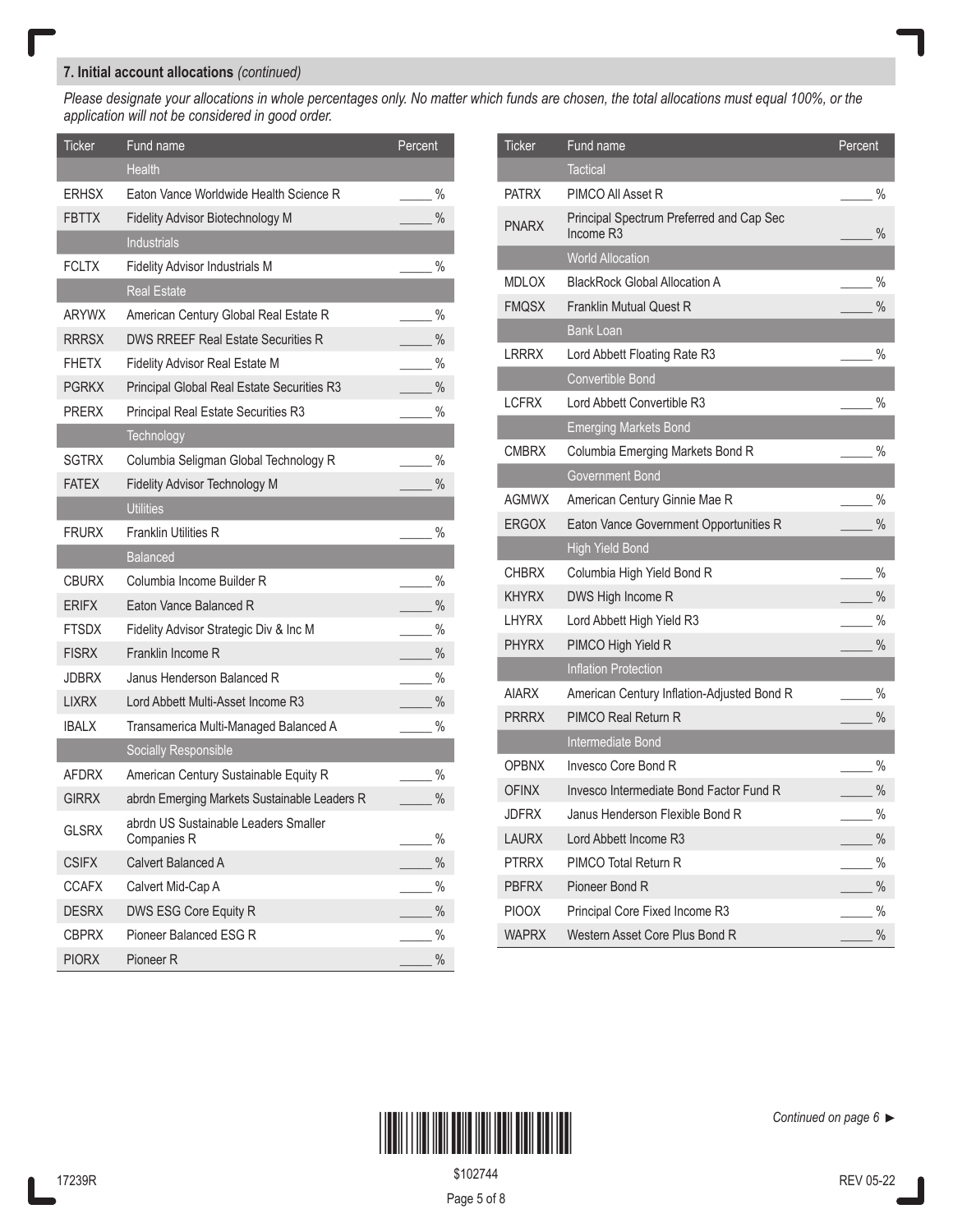## **7. Initial account allocations** *(continued)*

*Please designate your allocations in whole percentages only. No matter which funds are chosen, the total allocations must equal 100%, or the application will not be considered in good order.*

| <b>Ticker</b> | Fund name                           | Percent       |                                  | <b>Ticker</b> | Fund name                               | Percent       |
|---------------|-------------------------------------|---------------|----------------------------------|---------------|-----------------------------------------|---------------|
|               | <b>Multisector Bond</b>             |               |                                  |               | Short-Term Bond                         |               |
| <b>CSNRX</b>  | Columbia Strategic Income R         | $\frac{9}{6}$ |                                  | <b>LDLRX</b>  | Lord Abbett Short Duration Income R3    | $\%$          |
| <b>FSIAX</b>  | Fidelity Advisor Strategic Income M | $\frac{9}{6}$ |                                  | <b>MSDNX</b>  | MassMutual Short-Duration Bd R3         | $\frac{9}{6}$ |
| <b>LBNRX</b>  | Lord Abbett Bond-Debenture R3       | $\%$          |                                  | <b>PLDRX</b>  | PIMCO Low Duration R                    | $\%$          |
| <b>PONRX</b>  | PIMCO Income R                      | $\frac{0}{6}$ |                                  | <b>PTSRX</b>  | PIMCO Short-Term R                      | $\%$          |
| <b>STIRX</b>  | Pioneer Strategic Income R          | $\%$          |                                  |               | <b>World Bond</b>                       |               |
|               | <b>Nontraditional Bond</b>          |               |                                  | <b>PFRRX</b>  | PIMCO International Bond (USD-Hedged) R | $\%$          |
| <b>PUBRX</b>  | PIMCO Dynamic Bond R                | $\%$          |                                  | <b>FGBRX</b>  | Templeton Global Bond R                 | $\%$          |
|               |                                     |               | <b>Total investment election</b> |               | 100%                                    |               |

Morningstar Investment Management LLC is a registered investment adviser and subsidiary of Morningstar, Inc. Morningstar Investment Management provides nondiscretionary consulting services to Sammons Institutional Group®, Inc. (SIG) but is not acting in the capacity of adviser to individual investors. Morningstar Investment Management provides recommendations to SIG regarding asset allocation targets, for certain LiveWell® products/programs, which are subject to change without notice. Morningstar Investment Management establishes the allocations using its proprietary asset classifications. If alternative classification methods are used, the allocations may not meet the asset allocation targets. The Morningstar name and logo are registered marks of Morningstar, Inc. Morningstar Investment Management is not affiliated with SIG.

Funds are current as of 5/1/2022. Please see www.srslivewell.com for any applicable changes.

### **8. Electronic information and document delivery consent (eDelivery)**

**Do you consent to electronic delivery of documents?**  $\Box$  Yes  $\Box$  No

Check the box(es) next to the type of documents you wish to receive electronically. If electronic delivery is authorized but no document type is selected, the selection will default to "All Documents."

|  |  | All Documents | Transaction Confirmations |  | Statements (quarterly, annual, anniversary) |  |  |  |  |  |  | l General Correspondence |
|--|--|---------------|---------------------------|--|---------------------------------------------|--|--|--|--|--|--|--------------------------|
|--|--|---------------|---------------------------|--|---------------------------------------------|--|--|--|--|--|--|--------------------------|

Account Holder's email address:

I understand that Sammons Institutional Group (SIG) will send me an email that will require my agreement and confirmation to begin receiving documents electronically, and that I will receive a notification email each time a new document is available for viewing. I confirm I have access to a computer and a web browser to view these documents. I understand I will need Adobe Acrobat Reader software to access any PDF documents. A free download of this software is available at http://get. adobe.com/reader. I understand that all documents provided in electronic or paper format from SIG will be considered received and binding.

I understand I can receive a paper copy of documents and/or revoke my consent at any time by calling SIG at 866-747-3421. This consent will terminate a) when I notify SIG to terminate; or b) when the account is terminated. I understand that SIG, at its sole discretion, reserves the right to discontinue electronic provision of documents and that notice of any such termination or change will be provided to me as required by law. SIG does not charge a fee for providing electronic documents; however, I may incur internet access charges, telephone charges, and other third-party charges when receiving electronic documents or downloading required software.

This consent applies to this account only. If multiple accounts are owned, electronic delivery must be elected for each. I understand that if I have a change of email, I will notify the company of this change.



Page 6 of 8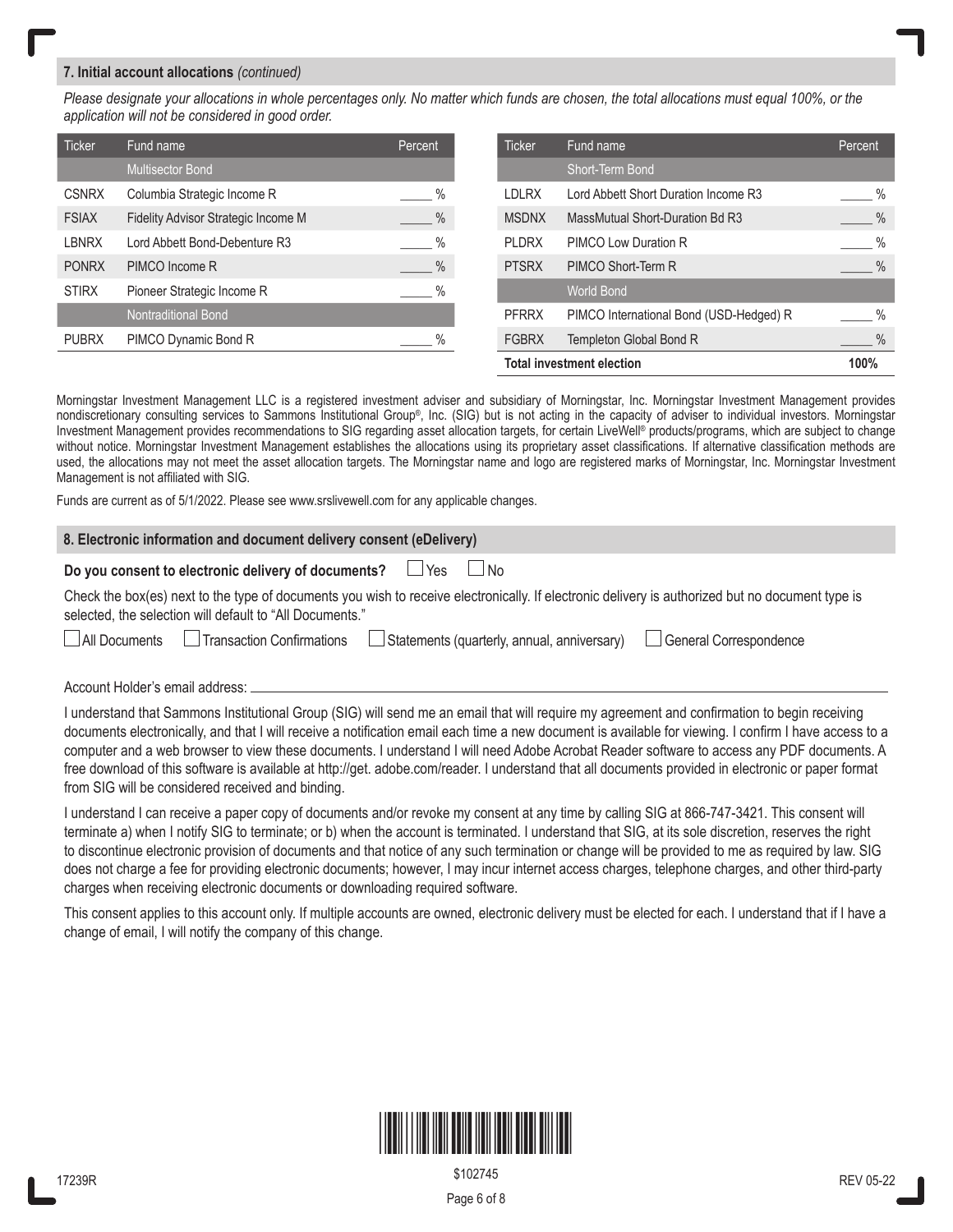## **9. Telephone, internet, and electronic medium transaction authorization**

By initialing below, I hereby authorize and direct Sammons Institutional Group (SIG) to act on telephone, Internet or other electronic medium instructions, when proper identification is furnished (Social Security number, Tax Identification or other established identifiers) concerning, but not limited to, exchange of units between the funds, to change allocation of future contributions, to request partial withdrawals, and/or other authorized transactions. I agree that SIG is not liable for any losses or expenses arising from any exchange, change in allocation of future contributions or partial withdrawal by acting in accordance with telephone, Internet or other electronic medium instructions that they believe to be genuine. SIG will employ reasonable procedures to confirm that telephone instructions are genuine.

I understand that a confirmation statement for all transactions will be mailed to me at the address of record, or emailed to me if the electronic information and document delivery consent has been given; I acknowledge that I am responsible for promptly reviewing all confirmation statements. I agree to notify SIG of any erroneous or unauthorized transaction within thirty (30) days of my receipt of such confirmation statement.

I authorize my Registered Representative(s) and their assistant(s) to enact changes to my Account on my behalf.

| Account Holder's initials |  |
|---------------------------|--|
|                           |  |

| Account Holder's initials |  |  |
|---------------------------|--|--|

I authorize the following individuals to enact changes to my Account on my behalf.

Name (first, middle initial, last): Social Security number: Name (first, middle initial, last): Social Security number: Social Security number: Social Security number:

### **If a Social Security number is not provided, the proposed individual will not be authorized for certain transactions.**

This authorization will remain in effect until: 1) SIG receives written or telephone notification from the Account Holder, or 2) the Account is terminated. In absence of initials, SIG will default to no authorization given for electronic and telephone transactions.

### **10. Acknowledgment, taxpayer certification, and signature**

By signing this application, the Account Holder named above appoints UMB Bank n.a., or its successors, as Custodian of the Account established under the LiveWell® Individual Retirement Account custodial agreement and Traditional IRA Disclosure Statement, or Roth IRA Disclosure Statement, included with the application materials. The Account Holder states that he/she has received, read, and accepted the terms of the LiveWell® Individual Retirement Account custodial agreement and the LiveWell® Traditional IRA Account Disclosure Statement or Roth IRA Account Disclosure Statement. The Account Holder acknowledges receipt of current prospectus(es) of the mutual fund companies in which the assets of the Account may be invested. The Account Holder also consents to the Recordkeeping Fee(s) as specified in the Disclosure Statement, agrees to promptly give instructions to the Custodian necessary to enable the Custodian to carry out its duties under the Disclosure Statement, and represents that whenever information as to any taxable year is required to be filed with the Internal Revenue Service, the Account Holder will file such information with the Internal Revenue Service unless what is filed by the Custodian represents that any rollover contributions are eligible for rollover pursuant to the terms of the Internal Revenue Code, including but not limited to the requirement to reinvest such amounts within 60 days of the date of receipt of the distribution and the Custodian hereby agrees to accept this Agreement. The Account Holder and the Custodian agree to be bound by all of the provisions of the Account Agreement and Disclosure Statement incorporated herein by reference. I further understand that I must carefully review each Account confirmation statement or other documentation of transaction that I receive to ensure that my instructions have been properly acted upon. If any discrepancies are noted, I agree to notify Sammons Institutional Group (SIG) in a timely manner but in no event more than 30 days from receipt of such confirmation statement or documentation of transaction. Failure to notify one of the above entities on a timely basis will relieve such entities of any liability with respect to the transaction and any other discrepancy.

#### **Under penalties of perjury, my signature certifies that:**

- 1. The number shown on this form is my correct taxpayer identification number (or I am waiting for a number to be issued to me);
- 2. I am not subject to backup withholding because (a) I am exempt from backup withholding, (b) I have not been notified by the Internal Revenue Service that I am subject to backup withholding as a result of a failure to report all interest or dividends, or (c) the IRS has notified me that I am no longer subject to backup withholding;
- 3. I am a U.S. citizen or U.S. resident alien; and
- 4. I am exempt from FATCA reporting.

#### **The Internal Revenue Service does not require your consent to any provision of this document other than the certifications required to avoid backup withholding.**

#### **I confirm that I have access to a computer with internet access to view the fund prospectuses.**

| Account Holder's signature |  |
|----------------------------|--|
|----------------------------|--|

Date signed (mm/dd/yyyy)



Page 7 of 8 \$102746